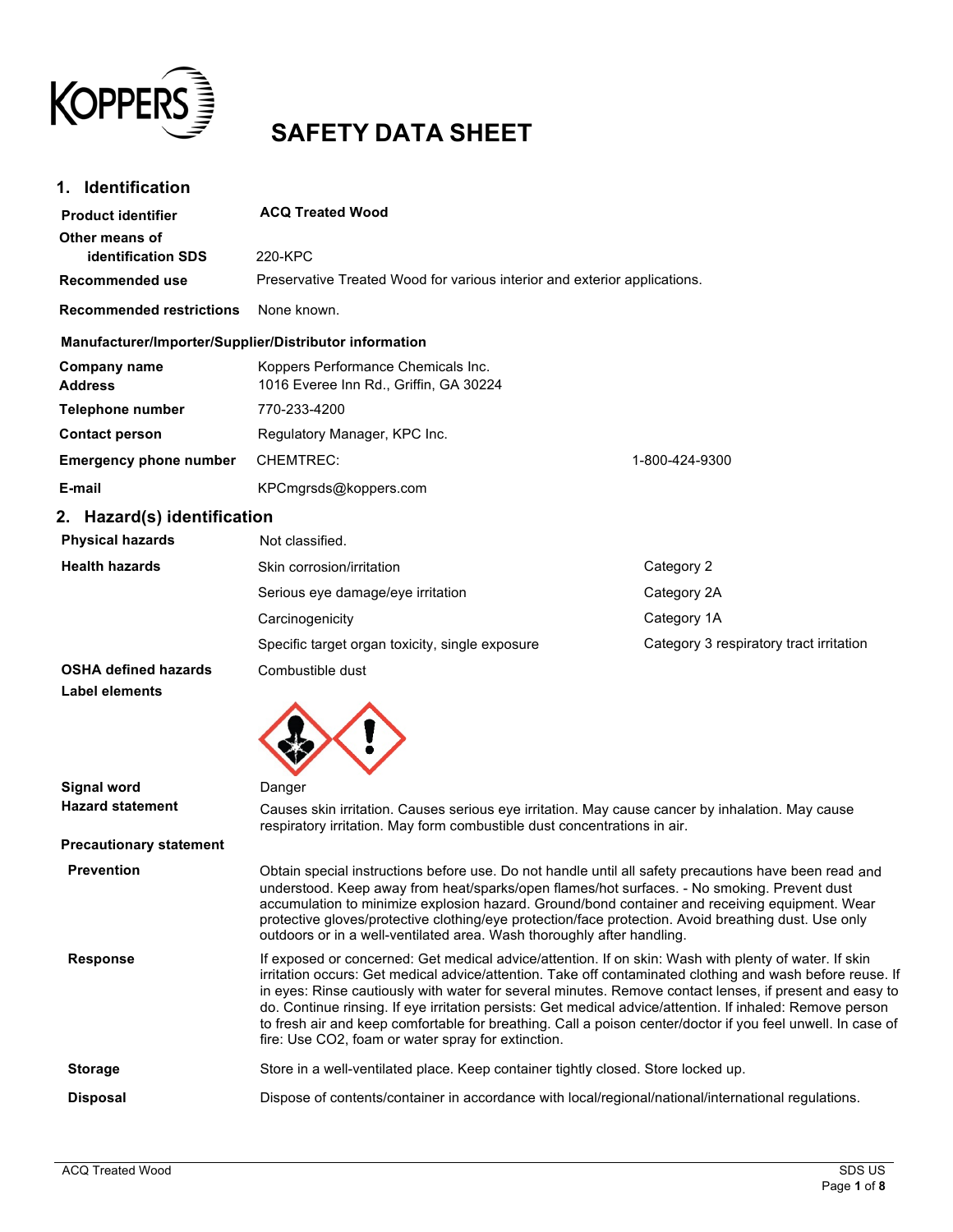# **3. Composition/information on ingredients**

### **2.Mixtures**

| <b>Chemical name</b>                                                                |                                                                                                                                                                                                                                                                                                                                                                                                                                                                                                                                                                                                                                                                                                                                                                                     | <b>CAS number</b> | %    |
|-------------------------------------------------------------------------------------|-------------------------------------------------------------------------------------------------------------------------------------------------------------------------------------------------------------------------------------------------------------------------------------------------------------------------------------------------------------------------------------------------------------------------------------------------------------------------------------------------------------------------------------------------------------------------------------------------------------------------------------------------------------------------------------------------------------------------------------------------------------------------------------|-------------------|------|
| Wood/Wood dust                                                                      |                                                                                                                                                                                                                                                                                                                                                                                                                                                                                                                                                                                                                                                                                                                                                                                     | N/A               | > 90 |
| Monoethanolamine<br>(MEA)                                                           |                                                                                                                                                                                                                                                                                                                                                                                                                                                                                                                                                                                                                                                                                                                                                                                     | 141-43-5          | < 6  |
| Copper complex expressed as Copper oxide                                            |                                                                                                                                                                                                                                                                                                                                                                                                                                                                                                                                                                                                                                                                                                                                                                                     | Proprietary       | < 2  |
| <b>Composition</b><br>comments                                                      | All concentrations are in percent by weight unless ingredient is a gas. Gas concentrations are in percent<br>by volume.<br>Depending on the additives applied to the treating solution, this wood may also contain <1 % of mold<br>inhibitors, <1% of a non-hazardous wax emulsion, and <% of a colorant.<br>This product contains one of the below listed Quaternary Ammonium compounds: Alkyl dimethyl benzyl<br>ammonium chloride CAS No: 68391-01-5 < 2%<br>Didecyl dimethyl ammonium chloride CAS No: 7173-51-5 < 2%<br>Didecyl dimethyl ammonium carbonate and Didecyl dimethyl ammonium bicarbonate CAS No:<br>Proprietary <2%<br>Certain West Coast species of wood may contain ammonia which replaces some of the MEA: Ammonia<br>(expressed as NH3) CAS No: 1336-21-6 <1% |                   |      |
| 4. First-aid measures                                                               |                                                                                                                                                                                                                                                                                                                                                                                                                                                                                                                                                                                                                                                                                                                                                                                     |                   |      |
| <b>Inhalation</b>                                                                   | Move to fresh air. If breathing is difficult, give oxygen. Get medical attention immediately. Some species<br>may cause allergic respiratory reactions with asthma-like symptoms in sensitized individuals.                                                                                                                                                                                                                                                                                                                                                                                                                                                                                                                                                                         |                   |      |
| <b>Skin contact</b>                                                                 | Remove contaminated clothing. Wash skin thoroughly with soap and water for several minutes.<br>Prolonged contact with treated wood and/or treated wood dust, especially when freshly treated at the<br>plant, may cause irritation to the skin. Abrasive handling or rubbing of the treated wood may increase<br>skin irritation. Some wood species, regardless of treatment, may cause dermatitis or allergic skin<br>reactions in sensitized individuals. In case of rashes, wounds or other skin disorders: Seek medical<br>attention and bring along these instructions.                                                                                                                                                                                                        |                   |      |
| Eye contact                                                                         | Do not rub eye. Immediately flush eye(s) with plenty of water. Remove any contact lenses and open<br>eyelids wide apart. If eye irritation persists: Get medical advice/attention.                                                                                                                                                                                                                                                                                                                                                                                                                                                                                                                                                                                                  |                   |      |
| Ingestion                                                                           | Rinse mouth thoroughly if dust is ingested. Get medical attention if any discomfort continues.                                                                                                                                                                                                                                                                                                                                                                                                                                                                                                                                                                                                                                                                                      |                   |      |
| <b>Most important</b><br>symptoms/effects, acute<br>and delayed                     | Wood dust: May cause nasal dryness, irritation and mucostasis. Coughing, wheezing, sneezing, sinusitis<br>and prolonged colds have also been reported. Depending on wood species may cause respiratory<br>sensitization and/or irritation. Symptoms can include irritation, redness, scratching of the cornea, and<br>tearing. May cause eczema-like skin disorders (dermatitis). Airborne treated or untreated wood dust may<br>cause nose, throat, or lung irritation and other respiratory effects.                                                                                                                                                                                                                                                                              |                   |      |
| <b>Indication of immediate</b><br>medical attention and<br>special treatment needed | Treat symptomatically.                                                                                                                                                                                                                                                                                                                                                                                                                                                                                                                                                                                                                                                                                                                                                              |                   |      |
| <b>General information</b>                                                          | Ensure that medical personnel are aware of the material(s) involved, and take precautions to protect<br>themselves.                                                                                                                                                                                                                                                                                                                                                                                                                                                                                                                                                                                                                                                                 |                   |      |
| 5. Fire-fighting measures                                                           |                                                                                                                                                                                                                                                                                                                                                                                                                                                                                                                                                                                                                                                                                                                                                                                     |                   |      |
| Suitable extinguishing<br>media                                                     | Carbon dioxide, regular foam, dry chemical, water spray, or water fog.                                                                                                                                                                                                                                                                                                                                                                                                                                                                                                                                                                                                                                                                                                              |                   |      |
| Unsuitable extinguishing<br>media                                                   | Do not use water jet as an extinguisher, as this will spread the fire.                                                                                                                                                                                                                                                                                                                                                                                                                                                                                                                                                                                                                                                                                                              |                   |      |
| <b>Specific hazards arising</b><br>from the chemical                                | Depending on moisture content, and more importantly, particle diameter and airborne concentration,<br>wood dust in a contained area may explode in the presence of an ignition source. Wood dust may<br>similarly deflagrate (combustion without detonation like an explosion) if ignited in an open or loosely<br>contained area. An airborne concentration of 40 grams (40,000 mg) of dust per cubic meter of air is<br>often used as the LEL for wood dusts. Reference NFPA Standards- 654 and 664 for guidance.                                                                                                                                                                                                                                                                 |                   |      |
| <b>Special protective</b><br>equipment and<br>precautions for firefighters          | Self-contained breathing apparatus and full protective clothing must be worn in case of fire. Selection of<br>respiratory protection for firefighting: follow the general fire precautions indicated in the workplace.                                                                                                                                                                                                                                                                                                                                                                                                                                                                                                                                                              |                   |      |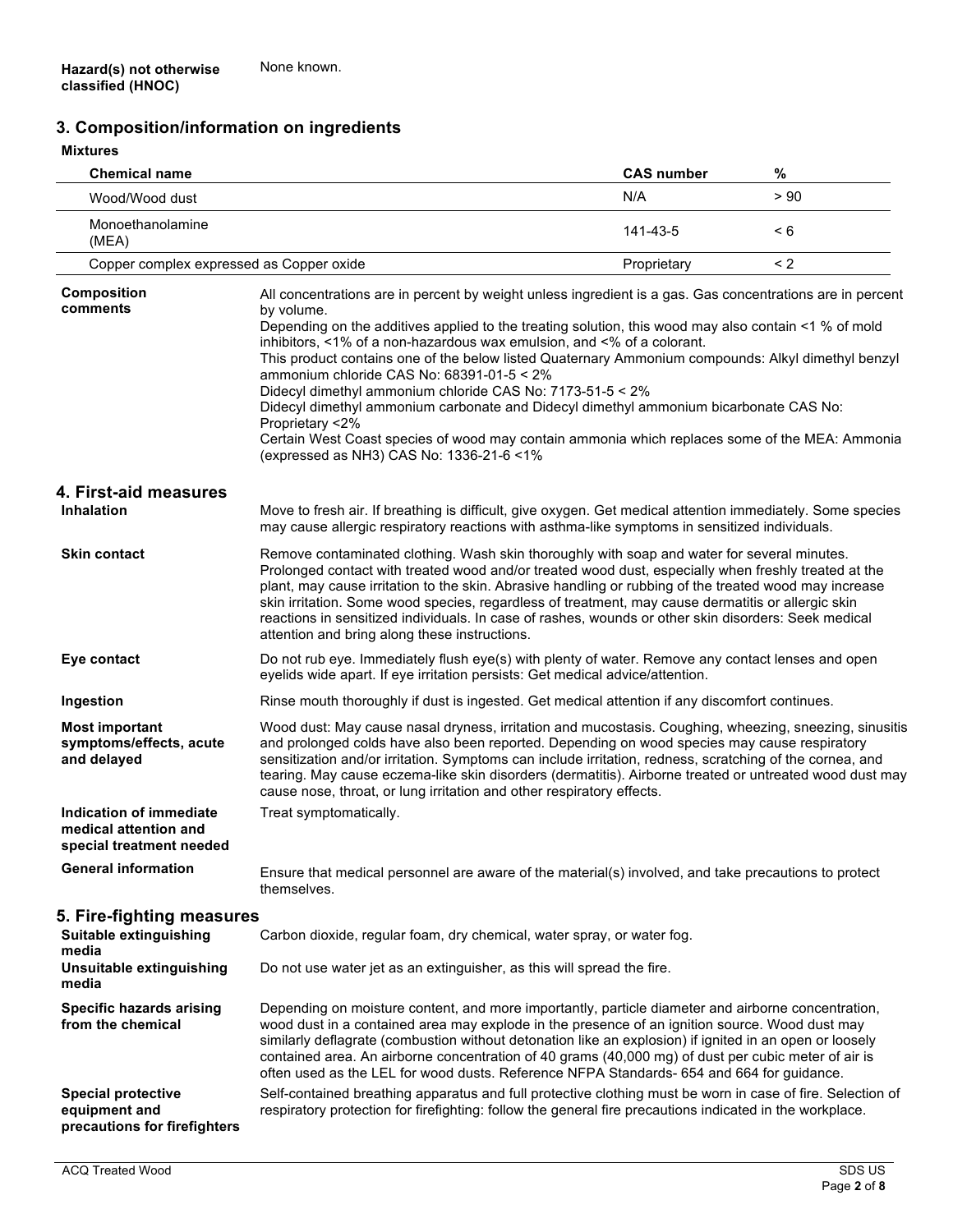### **6. Accidental release measures**

| <b>Personal precautions,</b><br>protective equipment and<br>emergency procedures | Eliminate all ignition sources (no smoking, flares, sparks, or flames in immediate area). Avoid generation<br>and spreading of dust. Avoid spread of dust. Avoid inhalation of dust. Provide adequate ventilation. Wear<br>appropriate personal protective equipment (See Section 8).                                                                                                                                                                                                                                                           |
|----------------------------------------------------------------------------------|-------------------------------------------------------------------------------------------------------------------------------------------------------------------------------------------------------------------------------------------------------------------------------------------------------------------------------------------------------------------------------------------------------------------------------------------------------------------------------------------------------------------------------------------------|
| <b>Methods and materials for</b><br>containment and cleaning<br><b>up</b>        | Sweep or vacuum up spillage and collect in suitable container for disposal. If not possible, gently moisten<br>dust before it is collected with shovel, broom or the like. Containers must be labeled. Although no EPA<br>Waste Numbers are applicable for this product's components, you must test your waste to determine if it<br>meets applicable definitions of hazardous waste and for State requirements. Dispose of waste material<br>according to local, State and Federal regulations. For waste disposal, see Section 13 of the SDS. |
| <b>Environmental precautions</b>                                                 | For good industrial practice avoid release to the environment.                                                                                                                                                                                                                                                                                                                                                                                                                                                                                  |

### **7. Handling and storage**

| <b>Precautions for safe</b><br>handling | Avoid working with freshly treated wet wood. If not possible, wear long sleeve shirt, long pants and gloves<br>when working with freshly treated wet wood. Clothing should be removed and replaced if it becomes wet<br>due to contact with freshly treated wood. Avoid prolonged or repeated breathing of dust. Avoid contact<br>with skin and eyes. Do not smoke. Do not burn preserved wood. Routine housekeeping should be<br>instituted to ensure that dusts do not accumulate on surfaces. |
|-----------------------------------------|--------------------------------------------------------------------------------------------------------------------------------------------------------------------------------------------------------------------------------------------------------------------------------------------------------------------------------------------------------------------------------------------------------------------------------------------------------------------------------------------------|
| <b>Conditions for safe</b>              | Keep away from heat, sparks and open flame. Store in tightly closed original container in a dry, cool and                                                                                                                                                                                                                                                                                                                                                                                        |
| storage, including any                  | well-ventilated place. Store away from incompatible materials (See Section 10).                                                                                                                                                                                                                                                                                                                                                                                                                  |

**incompatibilities**

well-ventilated place. Store away from incompatible materials (See Section 10).

## **8. Exposure controls/personal protection**

#### **Occupational exposure limits**

| <b>US. OSHA</b>                                                  |                                                                   |                     |                     |
|------------------------------------------------------------------|-------------------------------------------------------------------|---------------------|---------------------|
| <b>Components</b>                                                | <b>Type</b>                                                       | Value               | Form                |
| Wood/Wood dust (CAS<br>$N/A$ )                                   | PEL                                                               | $5$ mg/m $3$        | Respirable dust.    |
|                                                                  |                                                                   | 15 mg/m3            | Total fraction.     |
|                                                                  | US. OSHA Table Z-1 Limits for Air Contaminants (29 CFR 1910.1000) |                     |                     |
| <b>Components</b>                                                | <b>Type</b>                                                       | Value               |                     |
| Monoethanolamine (MEA)<br>(CAS 141-43-5)                         | PEL                                                               | $6$ mg/m $3$        |                     |
|                                                                  |                                                                   | 3 ppm               |                     |
| <b>ACGIH</b>                                                     |                                                                   |                     |                     |
| <b>Components</b>                                                | <b>Type</b>                                                       | Value               | Form                |
| Wood/Wood dust (CAS<br>$N/A$ )                                   | <b>TWA</b>                                                        | 1 $mg/m3$           | Inhalable fraction. |
| <b>US. ACGIH Threshold Limit Values</b>                          |                                                                   |                     |                     |
| <b>Components</b>                                                | <b>Type</b>                                                       | Value               |                     |
| Monoethanolamine (MEA)<br>(CAS 141-43-5)                         | <b>STEL</b>                                                       | 6 ppm               |                     |
|                                                                  | <b>TWA</b>                                                        | 3 ppm               |                     |
| U.S. NIOSH: Pocket Guide to Chemical Hazards                     |                                                                   |                     |                     |
| <b>Components</b>                                                | <b>Type</b>                                                       | <b>Value</b>        | Form                |
| Copper complex<br>expressed as Copper<br>oxide (CAS Proprietary) | <b>TWA</b>                                                        | 1 $mg/m3$           | Dust and mist.      |
| Monoethanolamine<br>(MEA) (CAS 141-43-5)                         | <b>STEL</b>                                                       | 15 mg/m3            |                     |
|                                                                  | <b>TWA</b>                                                        | 6 ppm<br>8 mg/m3    |                     |
| Wood/Wood dust<br>(CAS N/A)                                      | <b>TWA</b>                                                        | 3 ppm<br>1 mg/m $3$ | Dust                |
| <b>Biological limit values</b>                                   | No biological exposure limits noted for the ingredient(s).        |                     |                     |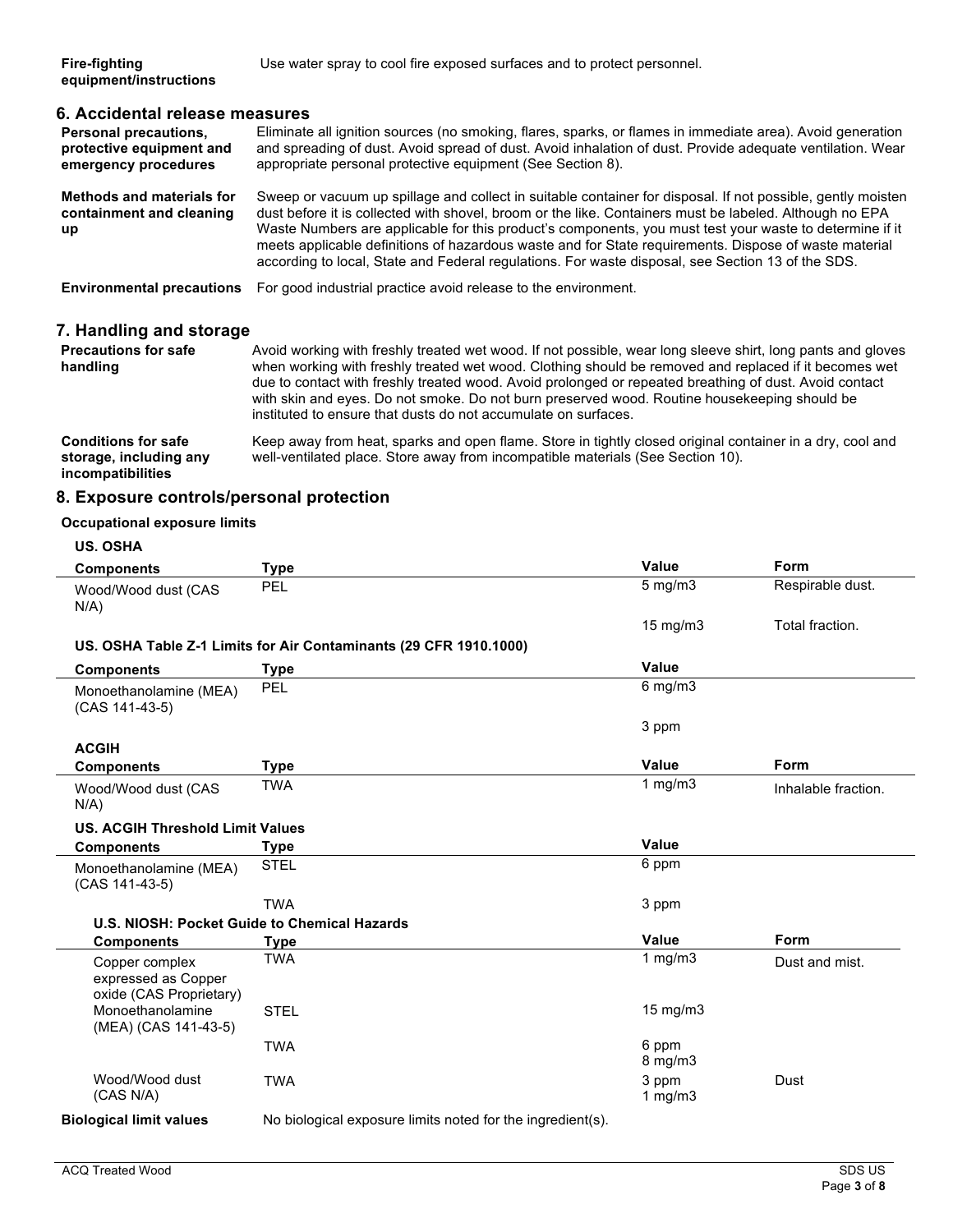| Appropriate engineering<br>controls              | Provide sufficient general/local exhaust ventilation to maintain inhalation exposures below current<br>exposure limits and areas below explosive dust concentrations.                                                                                                                                                                                                                                                                                                                                                                                                                                                                                                                                                                                               |  |
|--------------------------------------------------|---------------------------------------------------------------------------------------------------------------------------------------------------------------------------------------------------------------------------------------------------------------------------------------------------------------------------------------------------------------------------------------------------------------------------------------------------------------------------------------------------------------------------------------------------------------------------------------------------------------------------------------------------------------------------------------------------------------------------------------------------------------------|--|
|                                                  | Individual protection measures, such as personal protective equipment                                                                                                                                                                                                                                                                                                                                                                                                                                                                                                                                                                                                                                                                                               |  |
| Eye/face protection                              | Wear safety glasses with side shields or safety goggles when sawing or cutting.                                                                                                                                                                                                                                                                                                                                                                                                                                                                                                                                                                                                                                                                                     |  |
| <b>Skin protection</b><br><b>Hand protection</b> | When handling wood, wear leather or fabric gloves.                                                                                                                                                                                                                                                                                                                                                                                                                                                                                                                                                                                                                                                                                                                  |  |
| <b>Other</b>                                     | Wear normal work clothes and safety shoes.                                                                                                                                                                                                                                                                                                                                                                                                                                                                                                                                                                                                                                                                                                                          |  |
| <b>Respiratory protection</b>                    | If engineering controls do not maintain airborne concentrations below recommended exposure limits<br>(where applicable) or to an acceptable level (in countries where exposure limits have not been<br>established), an approved respirator must be worn. Use a NIOSH-approved respirator if there is a<br>potential for exposure to dust exceeding exposure limits (See 29 CRF 1910.134, respiratory<br>protection standard).                                                                                                                                                                                                                                                                                                                                      |  |
| <b>Thermal hazards</b>                           | Wear appropriate thermal protective clothing, when necessary.                                                                                                                                                                                                                                                                                                                                                                                                                                                                                                                                                                                                                                                                                                       |  |
| <b>General hygiene</b><br>considerations         | If wood dust contacts the skin, workers should wash the affected areas with soap and water. Clothing<br>contaminated with wood dust should be removed, and provisions should be made for the safe<br>removal of the chemical from the clothing. Persons laundering the clothes should be informed of the<br>hazardous properties of wood dust. A worker who handles wood dust should thoroughly wash hands,<br>forearms, and face with soap and water before eating, using tobacco products, using toilet facilities,<br>applying cosmetics, or taking medication. Workers should not eat, drink, use tobacco products, apply<br>cosmetics, or take medication in areas where wood dust is handled, or processed. Observe any<br>medical surveillance requirements. |  |

### **9. Physical and Chemical Properties**

| <b>Appearance</b>                            |                                |
|----------------------------------------------|--------------------------------|
| <b>Physical state</b>                        | Solid.                         |
| Form                                         | Solid. Dust.                   |
| Color                                        | Not available.                 |
| Odor                                         | Ammoniacal wood odor possible. |
| <b>Odor threshold</b>                        | Not available.                 |
| рH                                           | Not applicable.                |
| <b>Melting point/freezing</b><br>point       | Not applicable.                |
| Initial boiling point and<br>boiling range   | Not applicable.                |
| <b>Flash Point</b>                           | Not available.                 |
| <b>Evaporation rate</b>                      | Not applicable.                |
| Flammability (solid, gas)                    | Combustible dust.              |
| Upper/lower flammability or explosive limits |                                |
| <b>Flammability limit - lower</b><br>(%)     | Not available.                 |
| <b>Flammability limit -</b><br>upper $(\%)$  | Not available.                 |
| <b>Explosive limit - lower</b><br>(%)        | Not available.                 |
| <b>Explosive limit - upper</b><br>(%)        | Not available.                 |
| Vapor pressure                               | Not applicable.                |
| Vapor density                                | Not applicable.                |
| <b>Relative density</b>                      | Not available.                 |
| Solubility(ies)                              |                                |
| Solubility (water)                           | Not available.                 |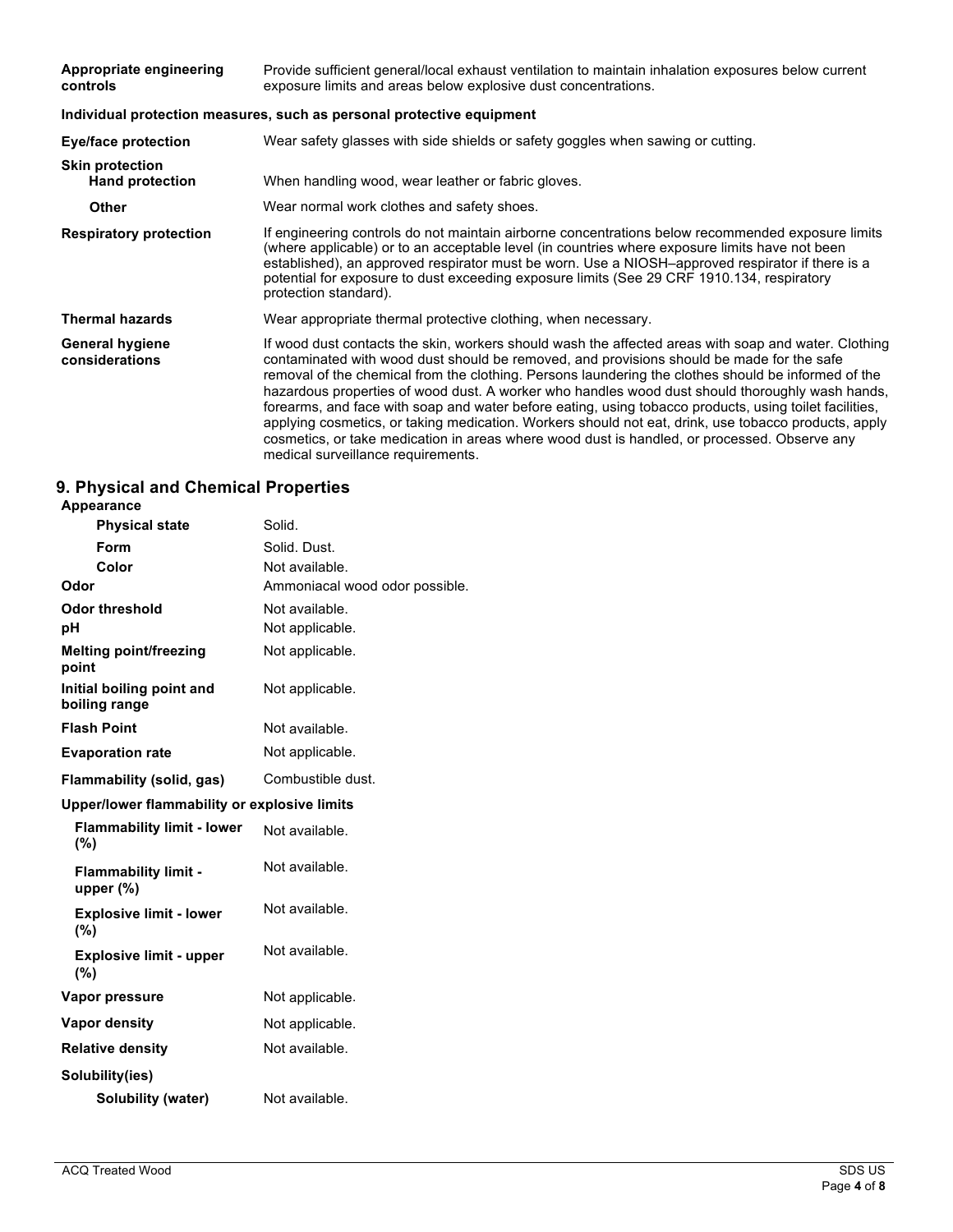| Partition coefficient (n-<br>octanol/water)  | Not available.  |
|----------------------------------------------|-----------------|
| <b>Auto-ignition temperature</b>             | Not applicable. |
| <b>Decomposition</b><br>temperature          | Not available.  |
| <b>Viscosity</b><br><b>Other information</b> | Not applicable. |
| <b>Percent volatile</b>                      | Not applicable. |

# **10. Stability and reactivity**

| <b>Reactivity</b>                            | The product is non-reactive under normal conditions of use, storage and transport.                                                                                                                                        |  |
|----------------------------------------------|---------------------------------------------------------------------------------------------------------------------------------------------------------------------------------------------------------------------------|--|
| <b>Chemical stability</b>                    | Stable at normal conditions.                                                                                                                                                                                              |  |
| <b>Possibility of hazardous</b><br>reactions | Hazardous reactions do not occur.                                                                                                                                                                                         |  |
| <b>Conditions to avoid</b>                   | Avoid heat, sparks, open flames and other ignition sources. Minimize dust generation and<br>accumulation. Avoid contact with incompatible materials.                                                                      |  |
| Incompatible materials                       | Strong acids. Alkalies. Oxidizers.                                                                                                                                                                                        |  |
| <b>Hazardous decomposition</b><br>products   | Combustion products may yield irritating and toxic fumes and gases including organic chloride,<br>aldehydes, amines, hydrogen chloride, ammonia, copper compounds, oxygen, boric oxide, oxides of<br>carbon and nitrogen. |  |

### **11. Toxicological information**

#### **Information on likely routes of exposure**

| <b>Inhalation</b>                                                                     | Wood dust, treated or untreated, is irritating to the nose, throat and lungs. Prolonged or repeated<br>inhalation of wood dusts may cause respiratory irritation, recurrent bronchitis and prolonged colds.<br>Some species may cause allergic respiratory reactions with asthma-like symptoms in sensitized<br>individuals. Prolonged exposure to wood dusts by inhalation has been reported to be associated with<br>nasal and paranasal cancer.                                                     |
|---------------------------------------------------------------------------------------|--------------------------------------------------------------------------------------------------------------------------------------------------------------------------------------------------------------------------------------------------------------------------------------------------------------------------------------------------------------------------------------------------------------------------------------------------------------------------------------------------------|
| <b>Skin contact</b>                                                                   | Causes skin irritation. Handling may cause splinters. Some wood species, regardless of treatment,<br>may cause dermatitis or allergic skin reactions in sensitized individuals.                                                                                                                                                                                                                                                                                                                        |
| Eye contact                                                                           | Causes serious eye irritation.                                                                                                                                                                                                                                                                                                                                                                                                                                                                         |
| Ingestion                                                                             | Not likely, due to the form of the product. However, ingestion of dusts generated during working<br>operations may cause nausea and vomiting. Certain species of wood and their dusts may contain<br>natural toxins, which can have adverse effects in humans.                                                                                                                                                                                                                                         |
| Symptoms related to the<br>physical, chemical and<br>toxicological<br>characteristics | Wood dust: May cause nasal dryness, irritation and mucostasis. Coughing, wheezing, sneezing,<br>sinusitis and prolonged colds have also been reported. Depending on wood species may cause<br>respiratory sensitization and/or irritation. Symptoms can include irritation, redness, scratching of the<br>cornea, and tearing. May cause eczema-like skin disorders (dermatitis). Airborne treated or untreated<br>wood dust may cause nose, throat, or lung irritation and other respiratory effects. |
|                                                                                       |                                                                                                                                                                                                                                                                                                                                                                                                                                                                                                        |

#### **Information on toxicological effects**

| <b>Acute toxicity</b>                       | Not expected to be acutely toxic.                      |                     |
|---------------------------------------------|--------------------------------------------------------|---------------------|
| <b>Components</b>                           | <b>Species</b>                                         | <b>Test Results</b> |
| Monoethanolamine (MEA) (CAS 141-43-5)       |                                                        |                     |
| Acute<br>Dermal<br>I D50                    | Rabbit                                                 | 1025 mg/kg          |
| Oral                                        |                                                        |                     |
| LD50                                        | Rat                                                    | $1715$ mg/kg        |
| <b>Skin corrosion/irritation</b>            | Causes skin irritation.                                |                     |
| Serious eye damage/eye<br><i>irritation</i> | Causes serious eye irritation.                         |                     |
| Respiratory or skin sensitization           |                                                        |                     |
| <b>ACGIH Sensitization</b>                  |                                                        |                     |
| Wood/Wood dust (CAS<br>$N/A$ )              | Dermal sensitization. Respiratory sensitization.       |                     |
| <b>Respiratory sensitization</b>            | Exposure to wood dusts can result in hypersensitivity. |                     |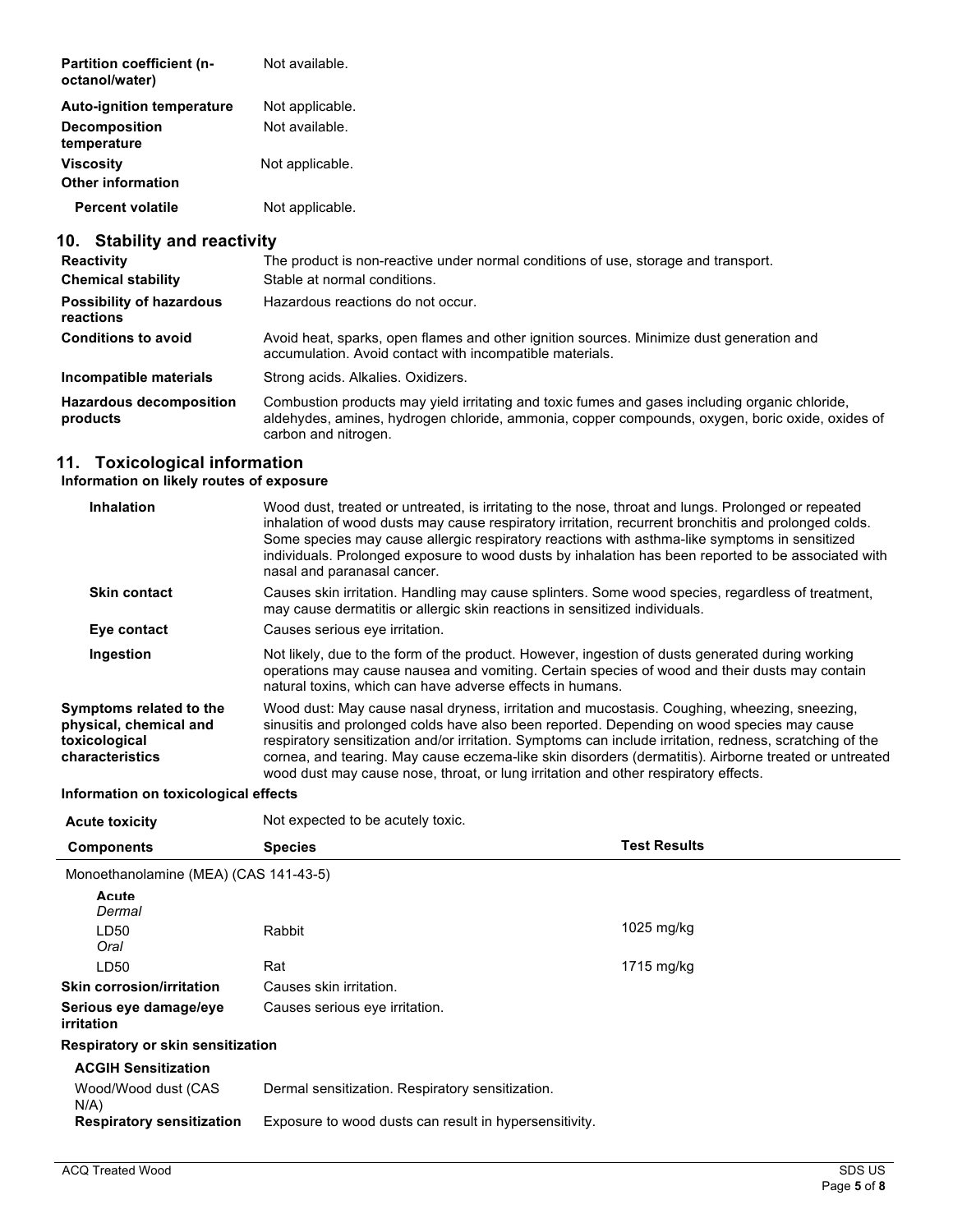| <b>Skin sensitization</b>                                                                          | erosion and secondary infections occur.                                                                                                                                                                                                                                                                                                                                                                                                                                                                                                                                                                                                                                                                                                                                                                                                                                                                                                                                                                                                                                                                 | Exposure to wood dust can result in the development of contact dermatitis. The primary irritant<br>dermatitis resulting from skin contact with wood dusts consist of erythema, blistering, and sometimes |  |
|----------------------------------------------------------------------------------------------------|---------------------------------------------------------------------------------------------------------------------------------------------------------------------------------------------------------------------------------------------------------------------------------------------------------------------------------------------------------------------------------------------------------------------------------------------------------------------------------------------------------------------------------------------------------------------------------------------------------------------------------------------------------------------------------------------------------------------------------------------------------------------------------------------------------------------------------------------------------------------------------------------------------------------------------------------------------------------------------------------------------------------------------------------------------------------------------------------------------|----------------------------------------------------------------------------------------------------------------------------------------------------------------------------------------------------------|--|
| Germ cell mutagenicity                                                                             | mutagen by OSHA.                                                                                                                                                                                                                                                                                                                                                                                                                                                                                                                                                                                                                                                                                                                                                                                                                                                                                                                                                                                                                                                                                        | No component of this product present at levels greater than or equal to 0.1% is identified as a                                                                                                          |  |
| Carcinogenicity                                                                                    | May cause cancer by inhalation.<br>Untreated wood dust or saw dust: The International Agency for Research on Cancer (IARC) classifies<br>untreated wood dust as a Group I human carcinogen. The classification is based primarily on IARC's<br>evaluation of increased risk in the occurrence of adenocarcinomas of the nasal cavities and<br>paranasal sinuses associated with occupational exposures of untreated wood dust. Epidemiological<br>studies have been reported on carcinogenic risks of employment in the furniture-making industry, the<br>carpentry industry, and the lumber and sawmill industry. IARC has reviewed these studies and<br>reports that there is sufficient evidence that nasal carcinomas have been caused by employment in<br>the furniture-making industry where the excess risk is associated with exposure to untreated wood<br>dust or sawdust from hardwood species. IARC concluded that epidemiological data are not sufficient<br>to make a definite assessment of the carcinogenic risk of employment as a carpenter or worker in a<br>lumber mill or sawmill. |                                                                                                                                                                                                          |  |
|                                                                                                    | <b>IARC Monographs. Overall Evaluation of Carcinogenicity</b>                                                                                                                                                                                                                                                                                                                                                                                                                                                                                                                                                                                                                                                                                                                                                                                                                                                                                                                                                                                                                                           |                                                                                                                                                                                                          |  |
| Wood/Wood dust (CAS N/A)                                                                           |                                                                                                                                                                                                                                                                                                                                                                                                                                                                                                                                                                                                                                                                                                                                                                                                                                                                                                                                                                                                                                                                                                         | 1 Carcinogenic to humans.                                                                                                                                                                                |  |
| <b>NTP Report on Carcinogens</b>                                                                   |                                                                                                                                                                                                                                                                                                                                                                                                                                                                                                                                                                                                                                                                                                                                                                                                                                                                                                                                                                                                                                                                                                         |                                                                                                                                                                                                          |  |
| Wood/Wood dust (CAS N/A)                                                                           |                                                                                                                                                                                                                                                                                                                                                                                                                                                                                                                                                                                                                                                                                                                                                                                                                                                                                                                                                                                                                                                                                                         | Known To Be Human Carcinogen.                                                                                                                                                                            |  |
|                                                                                                    | OSHA Specifically Regulated Substances (29 CFR 1910.1001-1050)                                                                                                                                                                                                                                                                                                                                                                                                                                                                                                                                                                                                                                                                                                                                                                                                                                                                                                                                                                                                                                          |                                                                                                                                                                                                          |  |
| Not listed.<br><b>Reproductive toxicity</b><br>Specific target organ<br>toxicity - single exposure | This product is not expected to cause reproductive or developmental effects.<br>May cause respiratory irritation.                                                                                                                                                                                                                                                                                                                                                                                                                                                                                                                                                                                                                                                                                                                                                                                                                                                                                                                                                                                       |                                                                                                                                                                                                          |  |
| Specific target organ<br>toxicity - repeated<br>exposure                                           | Not classified.                                                                                                                                                                                                                                                                                                                                                                                                                                                                                                                                                                                                                                                                                                                                                                                                                                                                                                                                                                                                                                                                                         |                                                                                                                                                                                                          |  |
| <b>Aspiration hazard</b>                                                                           | Not likely, due to the form of the product.                                                                                                                                                                                                                                                                                                                                                                                                                                                                                                                                                                                                                                                                                                                                                                                                                                                                                                                                                                                                                                                             |                                                                                                                                                                                                          |  |

**Chronic effects** Chronic exposure to wood dusts can result in pneumonitis, and coughing, wheezing, fever and the other signs and symptoms associated with chronic bronchitis.

### **12. Ecological information**

| <b>Ecotoxicity</b>                                                                                    | The product is not classified as environmentally hazardous.                                                                                                                                |                                                                  |                      |  |  |
|-------------------------------------------------------------------------------------------------------|--------------------------------------------------------------------------------------------------------------------------------------------------------------------------------------------|------------------------------------------------------------------|----------------------|--|--|
| <b>Components</b>                                                                                     | <b>Species</b>                                                                                                                                                                             |                                                                  | <b>Test Results</b>  |  |  |
| Monoethanolamine (MEA) (CAS 141-43-5)                                                                 |                                                                                                                                                                                            |                                                                  |                      |  |  |
| Aquatic                                                                                               |                                                                                                                                                                                            |                                                                  |                      |  |  |
| Algae                                                                                                 | EC50                                                                                                                                                                                       | Selenastrum capricornutum (new name<br>Pseudokirchnerella subca) | $2.5$ mg/l, 48 hours |  |  |
| Crustacea                                                                                             | EC50                                                                                                                                                                                       | Daphnia magna                                                    | 65 mg/l, 48 hours    |  |  |
| Fish                                                                                                  | LC50                                                                                                                                                                                       | Cyprinus carpio                                                  | 349 mg/l, 96 hours   |  |  |
| <b>Persistence and</b><br>degradability                                                               | No data is available on the degradability of this product.                                                                                                                                 |                                                                  |                      |  |  |
| <b>Bioaccumulative potential</b>                                                                      |                                                                                                                                                                                            |                                                                  |                      |  |  |
| Partition coefficient n-octanol / water (log Kow)<br>Monoethanolamine (MEA) (CAS 141-43-5)<br>$-1.31$ |                                                                                                                                                                                            |                                                                  |                      |  |  |
| Mobility in soil                                                                                      |                                                                                                                                                                                            | The product is insoluble in water                                |                      |  |  |
| <b>Mobility in general</b>                                                                            | The product is not volatile but may be spread by dust-raising handling.                                                                                                                    |                                                                  |                      |  |  |
| Other adverse effects                                                                                 | No other adverse environmental effects (e.g. ozone depletion, photochemical ozone creation potential,<br>endocrine disruption, global warming potential) are expected from this component. |                                                                  |                      |  |  |
| 13.<br><b>Disposal considerations</b>                                                                 |                                                                                                                                                                                            |                                                                  |                      |  |  |

### Disposal instructions **Dispose in accordance with applicable federal**, state, and local regulations. Do not discharge into drains, water courses or onto the ground. **Local disposal regulations** Dispose in accordance with all applicable regulations.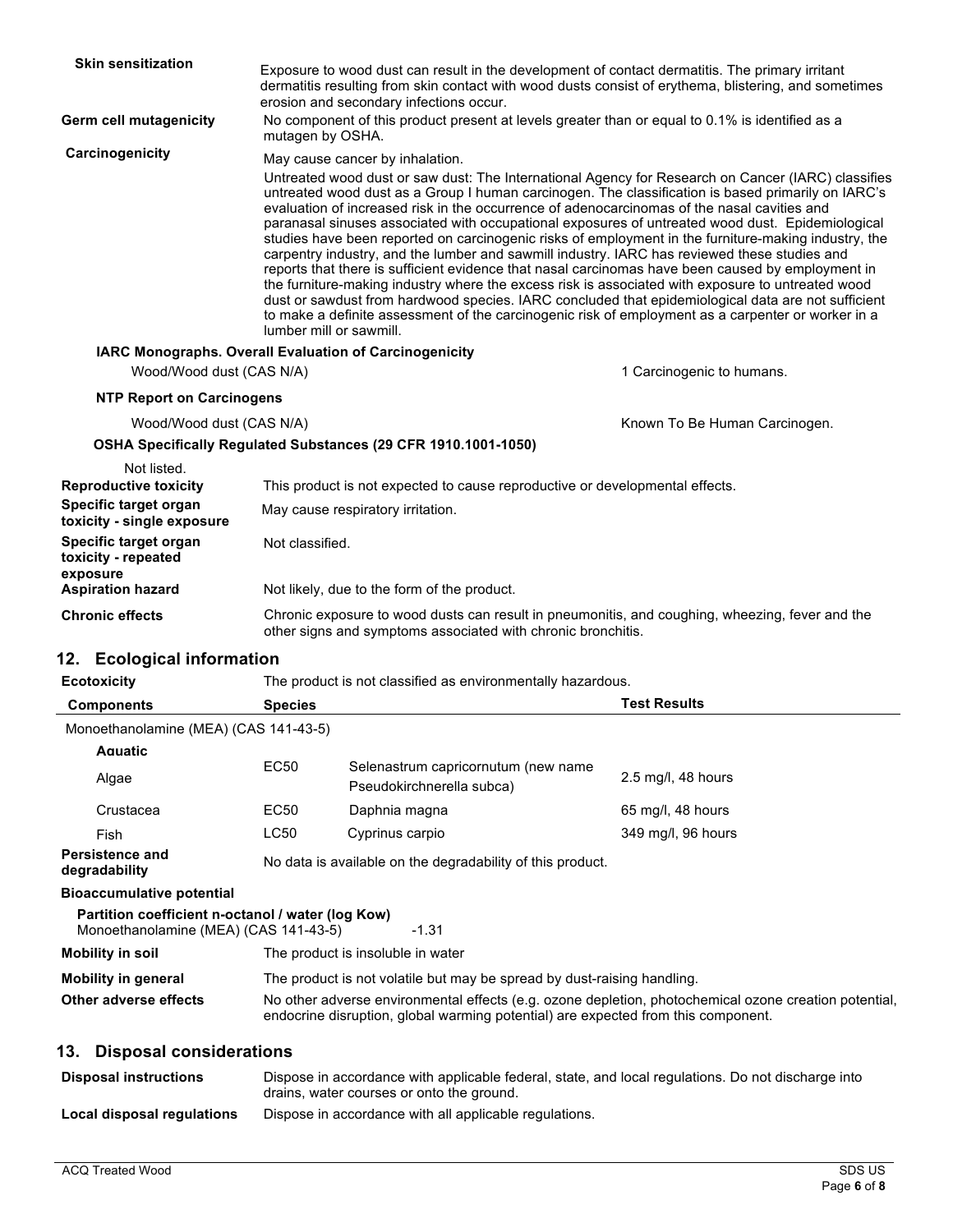| Hazardous waste code                                                                                                                                                                                                                  | The waste code should be assigned in discussion between the user, the producer and the waste<br>disposal company.                                        |                   |          |
|---------------------------------------------------------------------------------------------------------------------------------------------------------------------------------------------------------------------------------------|----------------------------------------------------------------------------------------------------------------------------------------------------------|-------------------|----------|
| Waste from residues /<br>unused products                                                                                                                                                                                              | Dispose in accordance with all applicable regulations. Do not discharge into drains, water courses or<br>onto the ground.                                |                   |          |
| <b>Contaminated packaging</b>                                                                                                                                                                                                         | Since emptied containers may retain product residue, follow label warnings even after container is<br>emptied.                                           |                   |          |
| 14. Transport information                                                                                                                                                                                                             |                                                                                                                                                          |                   |          |
| <b>DOT</b>                                                                                                                                                                                                                            | Not regulated as dangerous goods.                                                                                                                        |                   |          |
| <b>IATA</b>                                                                                                                                                                                                                           | Not regulated as dangerous goods.                                                                                                                        |                   |          |
| <b>IMDG</b>                                                                                                                                                                                                                           | Not regulated as dangerous goods.                                                                                                                        |                   |          |
| <b>Transport in bulk</b><br>according to Annex II of<br>MARPOL 73/78 and the<br><b>IBC Code</b>                                                                                                                                       | Not applicable.                                                                                                                                          |                   |          |
| 15. Regulatory information<br><b>US federal regulations</b>                                                                                                                                                                           | This product is a "Hazardous Chemical" as defined by the OSHA Hazard Communication Standard, 29<br>CFR 1910.1200.                                        |                   |          |
|                                                                                                                                                                                                                                       | OSHA Specifically Regulated Substances (29 CFR 1910.1001-1050)                                                                                           |                   |          |
| Not listed.                                                                                                                                                                                                                           |                                                                                                                                                          |                   |          |
|                                                                                                                                                                                                                                       | <b>CERCLA Hazardous Substance List (40 CFR 302.4)</b>                                                                                                    |                   |          |
|                                                                                                                                                                                                                                       | Copper complex expressed as Copper oxide (CAS Proprietary)                                                                                               | <b>LISTED</b>     |          |
|                                                                                                                                                                                                                                       | Superfund Amendments and Reauthorization Act of 1986 (SARA) Hazard categories                                                                            |                   |          |
| <b>Hazard categories</b>                                                                                                                                                                                                              | Immediate Hazard - Yes<br>Delayed Hazard - Yes<br>Fire Hazard - Yes                                                                                      |                   |          |
|                                                                                                                                                                                                                                       | Pressure Hazard - No<br>Reactivity Hazard - No                                                                                                           |                   |          |
| <b>SARA 302 Extremely hazardous substance</b>                                                                                                                                                                                         |                                                                                                                                                          | Not listed.       |          |
| SARA 311/312 Hazardous chemical                                                                                                                                                                                                       |                                                                                                                                                          | Yes               |          |
| SARA 313 (TRI reporting)<br><b>Chemical name</b>                                                                                                                                                                                      |                                                                                                                                                          | <b>CAS number</b> | % by wt. |
|                                                                                                                                                                                                                                       | Copper complex expressed as Copper oxide                                                                                                                 | Proprietary       | < 2      |
| <b>Other federal requiations</b><br>Not regulated.<br>Not regulated.                                                                                                                                                                  | Clean Air Act (CAA) Section 112 Hazardous Air Pollutants (HAPs) List<br>Clean Air Act (CAA) Section 112(r) Accidental Release Prevention (40 CFR 68.130) |                   |          |
| <b>Safe Drinking Water</b><br>Act (SDWA)                                                                                                                                                                                              | Not regulated.                                                                                                                                           |                   |          |
| <b>US state regulations</b><br>US. Massachusetts RTK - Substance List<br>Monoethanolamine (MEA) (CAS 141-43-5)<br>US. New Jersey Worker and Community Right-to-Know Act<br>Copper complex expressed as Copper oxide (CAS Proprietary) |                                                                                                                                                          |                   |          |